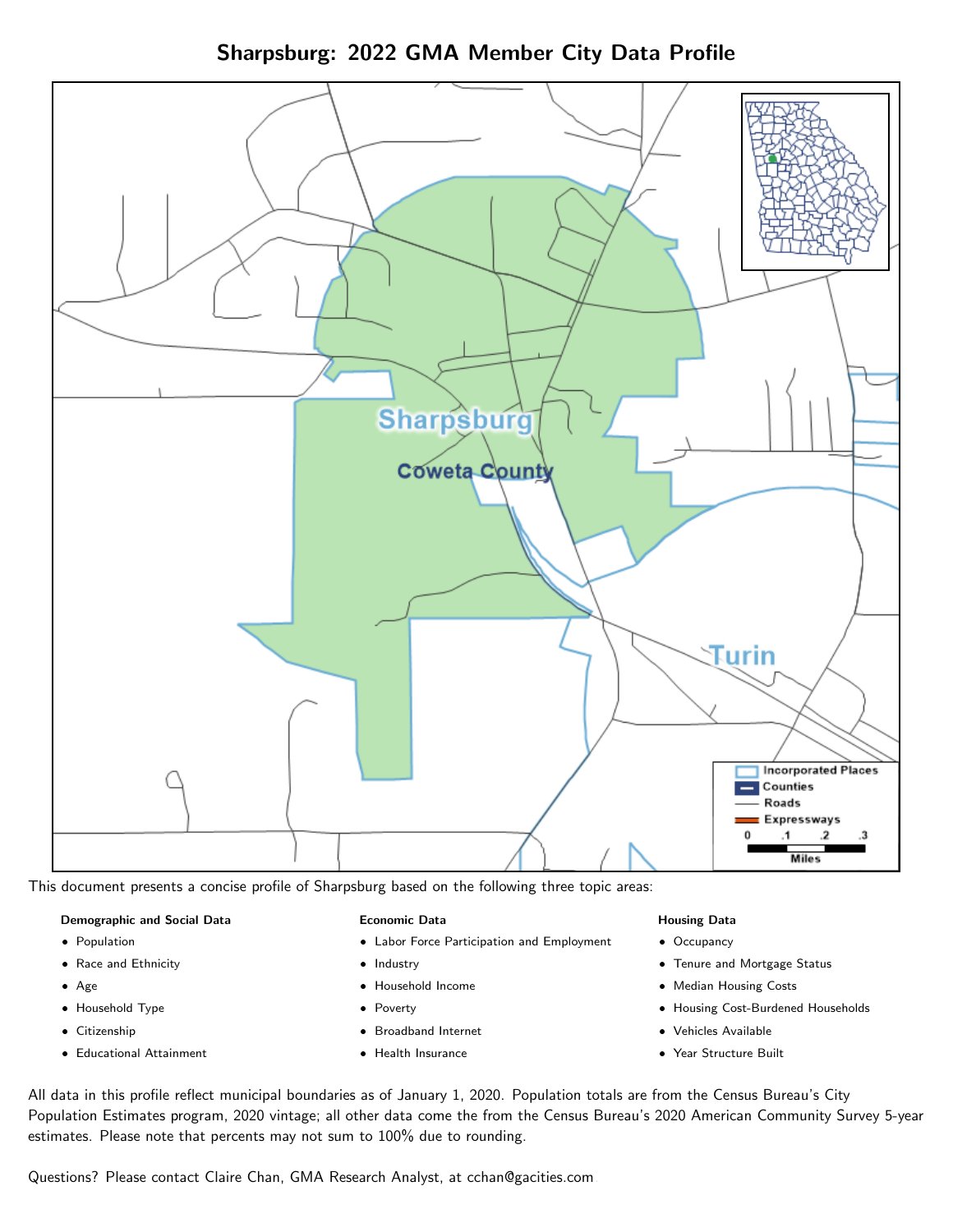# Sharpsburg: Demographic and Social





## **Citizenship**



Source: American Community Survey, 2020 5-year estimates, table B05002 Source: American Community Survey, 2020 5-year estimates, table B15002

### Race and Ethnicity



Source: U.S. Census Bureau, City Population Estimates, 2020 vintage Source: American Community Survey, 2020 5-year estimates, table B03002

## Household Type



Source: American Community Survey, 2020 5-year estimates, table B01001 Source: American Community Survey, 2020 5-year estimates, table B11001

### Educational Attainment



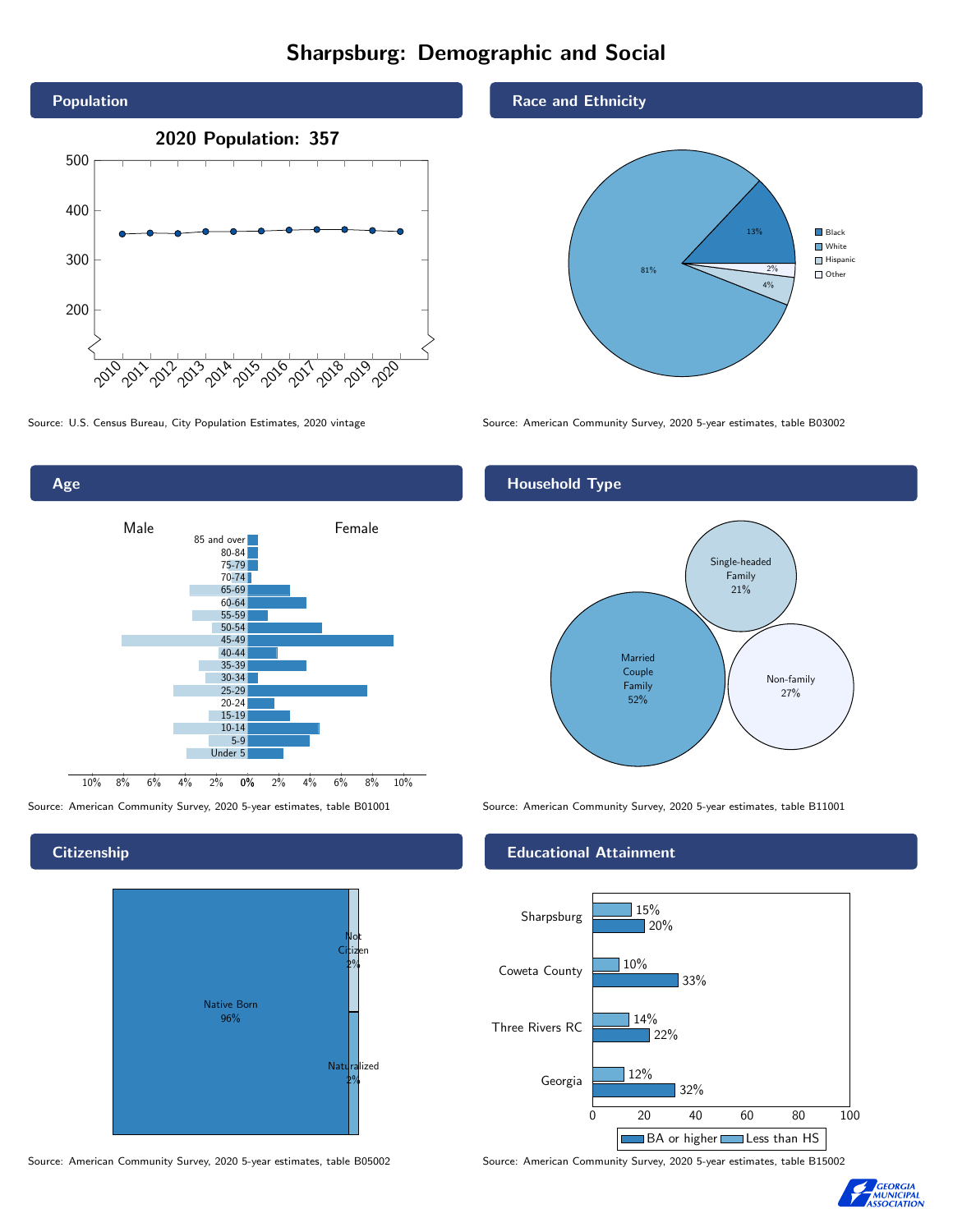# Sharpsburg: Economic



Source: American Community Survey, 2020 5-year estimates, table B23001 Note: Unemployment rate is based upon the civilian labor force.



Source: American Community Survey, 2020 5-year estimates, tables B19013 and B19025 Source: American Community Survey, 2020 5-year estimates, table B17010



#### Source: American Community Survey, 2020 5-year estimates, table B28002 Source: American Community Survey, 2020 5-year estimates, table B18135

## Industry

| Agriculture, forestry, fishing and hunting, and mining      | $0\%$ |
|-------------------------------------------------------------|-------|
| Construction                                                | 18%   |
| Manufacturing                                               | 11%   |
| <b>Wholesale Trade</b>                                      | $0\%$ |
| Retail Trade                                                | 7%    |
| Transportation and warehousing, and utilities               | $4\%$ |
| Information                                                 | $4\%$ |
| Finance and insurance, real estate, rental, leasing         | 9%    |
| Professional, scientific, mgt, administrative, waste mgt    | $2\%$ |
| Educational services, and health care and social assistance | 20%   |
| Arts, entertainment, recreation, accommodation, food        | 7%    |
| service                                                     |       |
| Other services, except public administration                | 9%    |
| Public administration                                       | 9%    |

Source: American Community Survey, 2020 5-year estimates, table C24030

## Poverty



### Health Insurance